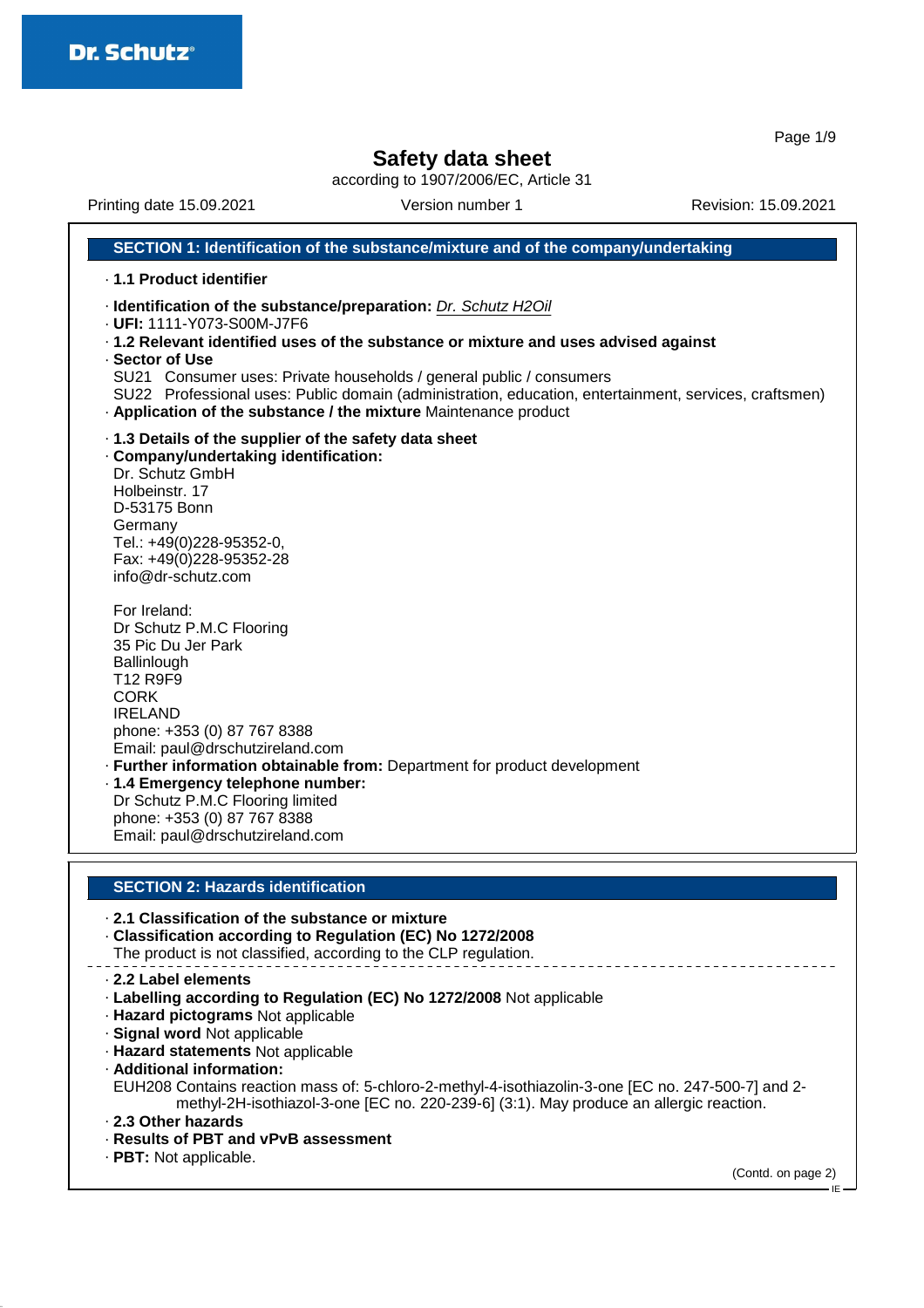Page 2/9

## **Safety data sheet**

according to 1907/2006/EC, Article 31

Printing date 15.09.2021 Version number 1 Revision: 15.09.2021

(Contd. of page 1)

**Identification of the substance/preparation:** Dr. Schutz H2Oil

· **vPvB:** Not applicable.

## **SECTION 3: Composition/information on ingredients**

#### · **3.2 Mixtures**

· **Description:** Mixture of substances listed below with nonhazardous additions.

| · Dangerous components:                                              |                                                                                                                                                                                                                                                                                                                                                                                                                                                                                                                                                                                                     |                   |  |  |
|----------------------------------------------------------------------|-----------------------------------------------------------------------------------------------------------------------------------------------------------------------------------------------------------------------------------------------------------------------------------------------------------------------------------------------------------------------------------------------------------------------------------------------------------------------------------------------------------------------------------------------------------------------------------------------------|-------------------|--|--|
|                                                                      | 55965-84-9 reaction mass of: 5-chloro-2-methyl-4-isothiazolin-3-one [EC no. 247-<br>500-7] and 2-methyl-2H-isothiazol-3-one [EC no. 220-239-6] (3:1)<br>Acute Tox. 3, H301; Acute Tox. 2, H310; Acute Tox. 2, H330;<br>Skin Corr. 1C, H314; Eye Dam. 1, H318; Aquatic Acute 1, H400<br>(M=100); Aquatic Chronic 1, H410 (M=100); $\zeta$ Skin Sens. 1A, H317<br>Specific concentration limits: Skin Corr. 1C; H314: $C \ge 0.6$ %<br>Skin Irrit. 2; H315: 0.06 % $\leq C$ < 0.6 %<br>Eye Dam. 1; H318: $C \ge 0.6$ %<br>Eye Irrit. 2; H319: 0.06 % ≤ C < 0.6 %<br>Skin Sens. 1A; H317: C ≥ 0.0015 % | ≥0.00025-<0.0015% |  |  |
| · Regulation (EC) No 648/2004 on detergents / Labelling for contents |                                                                                                                                                                                                                                                                                                                                                                                                                                                                                                                                                                                                     |                   |  |  |
|                                                                      | TETRAMETHYLACETYLOCTAHYDRONAPHTHALENES                                                                                                                                                                                                                                                                                                                                                                                                                                                                                                                                                              | $< 5\%$           |  |  |
|                                                                      | preservation agents (2-BROMO-2-NITROPROPANE-1,3-DIOL, BENZISOTHIAZOLINONE,<br>METHYLCHLOROISOTHIAZOLINONE / METHYLISOTHIAZOLINONE,<br>METHYLISOTHIAZOLINONE), perfumes                                                                                                                                                                                                                                                                                                                                                                                                                              |                   |  |  |
|                                                                      | <b>Additional information:</b> For the wording of the listed hazard phrases refer to section 16.                                                                                                                                                                                                                                                                                                                                                                                                                                                                                                    |                   |  |  |

## **SECTION 4: First aid measures**

· **4.1 Description of first aid measures**

- · **General information:** Immediately remove any clothing soiled by the product.
- · **After inhalation:** No special measures required.
- · **After skin contact:**
- Rinse with warm water.

After each cleaning use treatment creams, for very dry skin greasy ointments.

· **After eye contact:**

Rinse opened eye for several minutes under running water. If symptoms persist, consult a doctor.

- · **After swallowing:** Rinse out mouth and then drink plenty of water. · **4.2 Most important symptoms and effects, both acute and delayed**
- No further relevant information available.
- · **4.3 Indication of any immediate medical attention and special treatment needed** No further relevant information available.

## **SECTION 5: Firefighting measures**

- · **5.1 Extinguishing media**
- · **Suitable extinguishing agents:** Use fire extinguishing methods suitable to surrounding conditions.
- · **For safety reasons unsuitable extinguishing agents:** Not applicable.
- · **5.2 Special hazards arising from the substance or mixture** No further relevant information available.
- · **5.3 Advice for firefighters**
- · **Protective equipment:** No special measures required.

(Contd. on page 3)

IE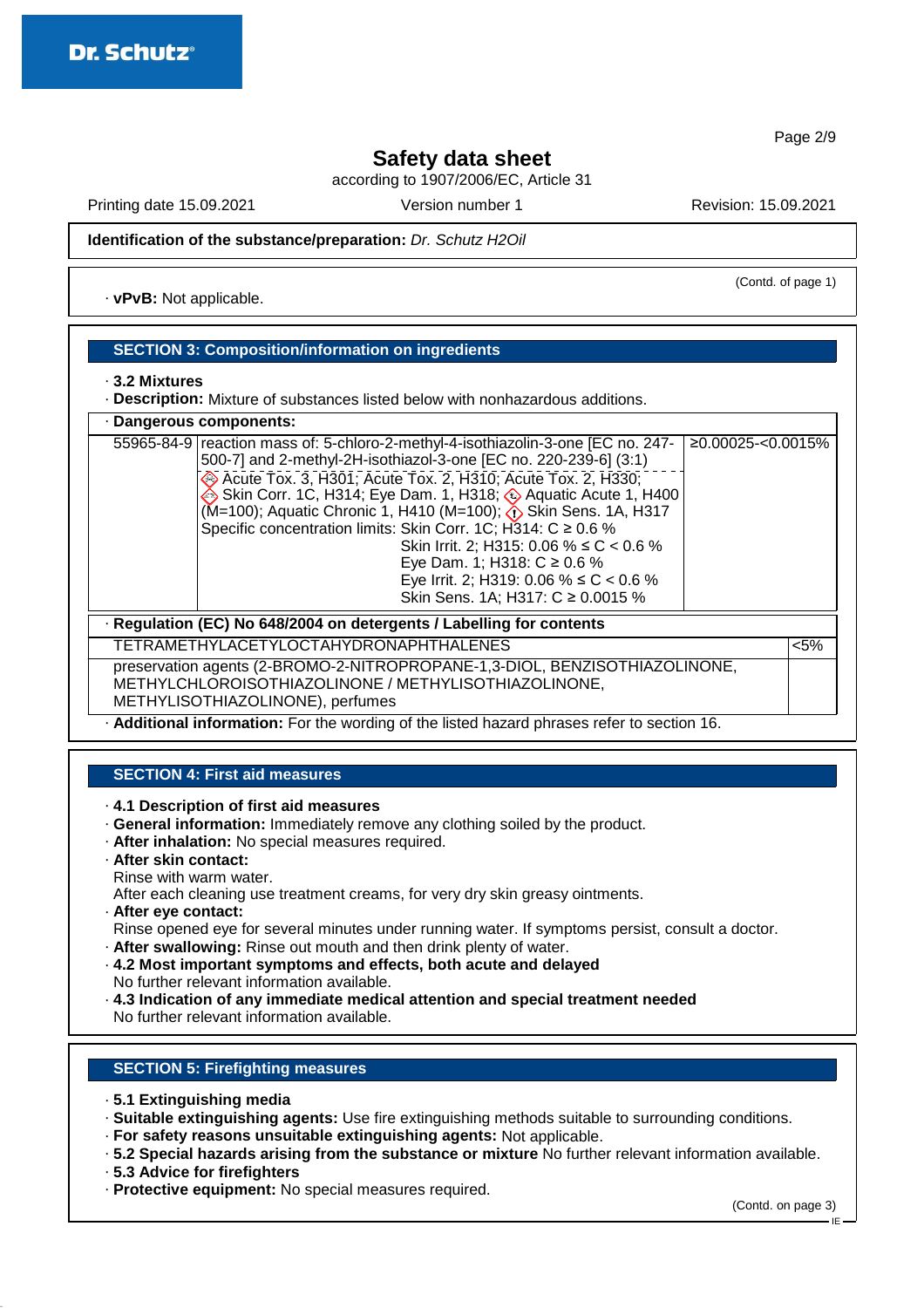Page 3/9

## **Safety data sheet**

according to 1907/2006/EC, Article 31

Printing date 15.09.2021 Version number 1 Revision: 15.09.2021

(Contd. of page 2)

**Identification of the substance/preparation:** Dr. Schutz H2Oil

## · **Additional information**

Dispose of fire debris and contaminated fire fighting water in accordance with official regulations.

### **SECTION 6: Accidental release measures**

- · **6.1 Personal precautions, protective equipment and emergency procedures** Particular danger of slipping on leaked/spilled product.
- · **6.2 Environmental precautions:** Prevent from spreading (e.g. by damming-in or oil barriers). Dilute with plenty of water. Do not allow to enter sewers/ surface or ground water.
- · **6.3 Methods and material for containment and cleaning up:** Absorb with liquid-binding material (sand, diatomite, acid binders, universal binders, sawdust).
- · **6.4 Reference to other sections** See Section 7 for information on safe handling. See Section 8 for information on personal protection equipment. See Section 13 for disposal information.

### **SECTION 7: Handling and storage**

· **7.1 Precautions for safe handling**

Follow instructions on the label and in the Technical Product Information Sheet.

- · **Information about fire and explosion protection:** No special precautions are necessary if used correctly.
- · **7.2 Conditions for safe storage, including any incompatibilities**
- · **Storage:**
- · **Requirements to be met by storerooms and receptacles:** Store only in the original receptacle.
- · **Information about storage in one common storage facility:** Store away from foodstuffs.
- · **Further information about storage conditions:** Protect from frost.

Store under lock and key and out of the reach of children.

Store receptacle in a well ventilated area.

· **7.3 Specific end use(s)** No further relevant information available.

### **SECTION 8: Exposure controls/personal protection**

- · **8.1 Control parameters**
- · **Exposure limit values:**

The product does not contain any relevant quantities of materials with critical values that have to be monitored at the workplace.

- · **DNELs** No further relevant information available.
- · **PNECs** No further relevant information available.
- · **Additional information:** The lists valid during the making were used as basis.
- · **8.2 Exposure controls**
- · **Appropriate engineering controls** No further data; see item 7.
- · **Individual protection measures, such as personal protective equipment**
- · **General protective and hygienic measures:** Do not eat, drink, smoke or sniff while working.

(Contd. on page 4)

IE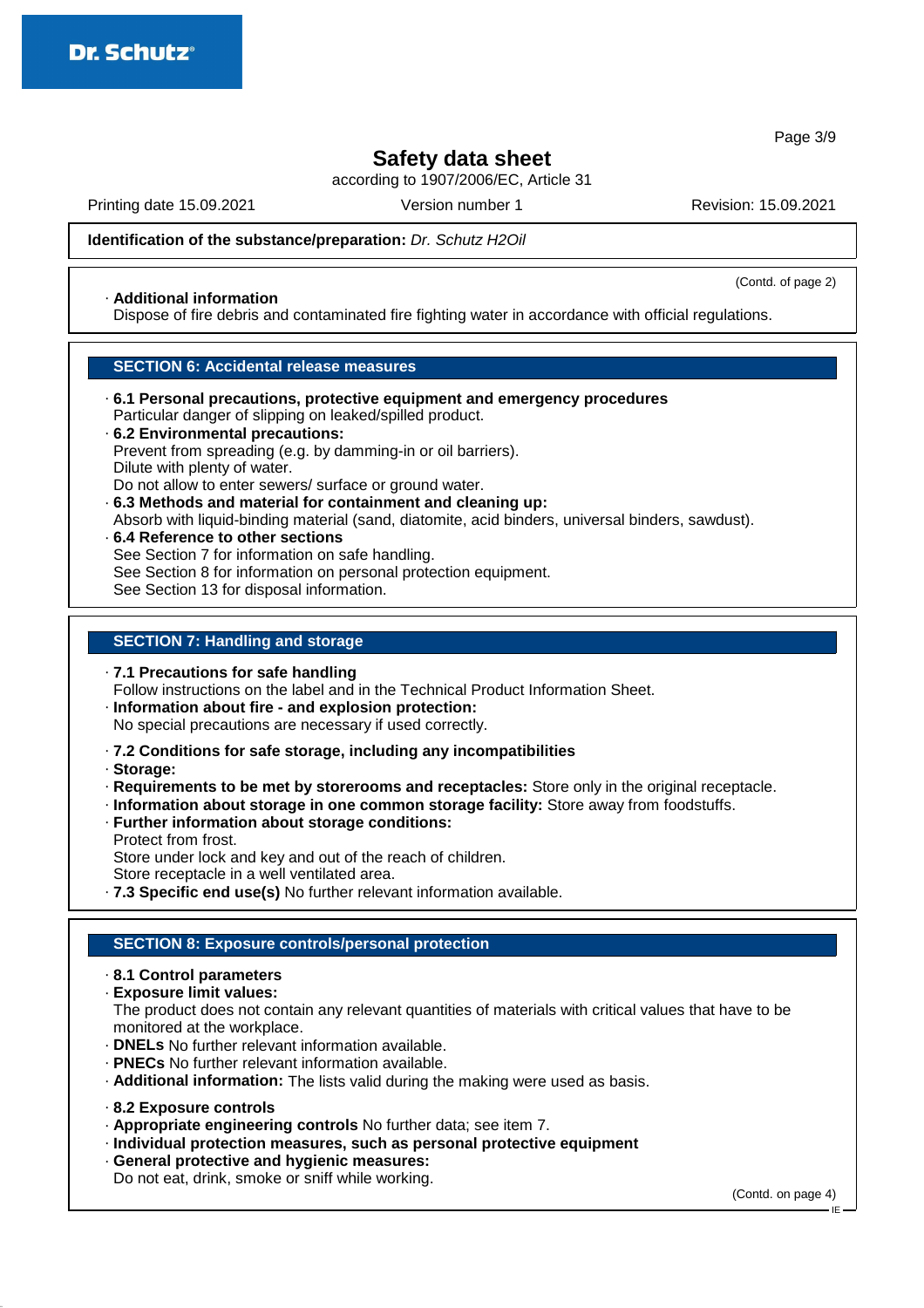Page 4/9

 $-E$ 

## **Safety data sheet**

according to 1907/2006/EC, Article 31

Printing date 15.09.2021 Version number 1 Revision: 15.09.2021

# **Identification of the substance/preparation:** Dr. Schutz H2Oil

|                                                                                                                                                                                                                                                                                                                                                             | (Contd. of page 3)                                                                                          |  |  |  |
|-------------------------------------------------------------------------------------------------------------------------------------------------------------------------------------------------------------------------------------------------------------------------------------------------------------------------------------------------------------|-------------------------------------------------------------------------------------------------------------|--|--|--|
| Be sure to clean skin thoroughly after work and before breaks.                                                                                                                                                                                                                                                                                              |                                                                                                             |  |  |  |
| Wash hands before breaks and at the end of work.                                                                                                                                                                                                                                                                                                            |                                                                                                             |  |  |  |
| · Respiratory protection: Not required.                                                                                                                                                                                                                                                                                                                     |                                                                                                             |  |  |  |
| · Hand protection                                                                                                                                                                                                                                                                                                                                           |                                                                                                             |  |  |  |
|                                                                                                                                                                                                                                                                                                                                                             | The glove material has to be impermeable and resistant to the product/ the substance/ the preparation.      |  |  |  |
|                                                                                                                                                                                                                                                                                                                                                             | Due to missing tests no recommendation to the glove material can be given for the product/ the              |  |  |  |
| preparation/ the chemical mixture.                                                                                                                                                                                                                                                                                                                          |                                                                                                             |  |  |  |
|                                                                                                                                                                                                                                                                                                                                                             |                                                                                                             |  |  |  |
|                                                                                                                                                                                                                                                                                                                                                             | Selection of the glove material on consideration of the penetration times, rates of diffusion and the       |  |  |  |
| degradation                                                                                                                                                                                                                                                                                                                                                 |                                                                                                             |  |  |  |
| Material of gloves                                                                                                                                                                                                                                                                                                                                          |                                                                                                             |  |  |  |
|                                                                                                                                                                                                                                                                                                                                                             | The glove material has to be impermeable and resistant to the product/ the substance/ the preparation.      |  |  |  |
|                                                                                                                                                                                                                                                                                                                                                             | The selection of the suitable gloves does not only depend on the material, but also on further marks of     |  |  |  |
|                                                                                                                                                                                                                                                                                                                                                             | quality and varies from manufacturer to manufacturer. As the product is a preparation of several            |  |  |  |
|                                                                                                                                                                                                                                                                                                                                                             | substances, the resistance of the glove material can not be calculated in advance and has therefore to be   |  |  |  |
| checked prior to the application.                                                                                                                                                                                                                                                                                                                           |                                                                                                             |  |  |  |
| · Penetration time of glove material                                                                                                                                                                                                                                                                                                                        |                                                                                                             |  |  |  |
|                                                                                                                                                                                                                                                                                                                                                             | The exact break trough time has to be found out by the manufacturer of the protective gloves and has to     |  |  |  |
| be observed.                                                                                                                                                                                                                                                                                                                                                |                                                                                                             |  |  |  |
| · Eye/face protection                                                                                                                                                                                                                                                                                                                                       |                                                                                                             |  |  |  |
|                                                                                                                                                                                                                                                                                                                                                             | Where there is a danger of the eyes coming into contact with splashes of liquid (i.e. when refilling larger |  |  |  |
|                                                                                                                                                                                                                                                                                                                                                             | quantities), safety goggles according to EN 166 (i.e. goggles with side shields) are recommended.           |  |  |  |
| · Body protection:                                                                                                                                                                                                                                                                                                                                          |                                                                                                             |  |  |  |
|                                                                                                                                                                                                                                                                                                                                                             |                                                                                                             |  |  |  |
|                                                                                                                                                                                                                                                                                                                                                             |                                                                                                             |  |  |  |
| Not required.                                                                                                                                                                                                                                                                                                                                               |                                                                                                             |  |  |  |
| Light weight protective clothing                                                                                                                                                                                                                                                                                                                            |                                                                                                             |  |  |  |
|                                                                                                                                                                                                                                                                                                                                                             | · Environmental exposure controls Follow instructions for use, dosage and waste disposal.                   |  |  |  |
|                                                                                                                                                                                                                                                                                                                                                             |                                                                                                             |  |  |  |
| <b>SECTION 9: Physical and chemical properties</b>                                                                                                                                                                                                                                                                                                          |                                                                                                             |  |  |  |
|                                                                                                                                                                                                                                                                                                                                                             |                                                                                                             |  |  |  |
|                                                                                                                                                                                                                                                                                                                                                             |                                                                                                             |  |  |  |
| . 9.1 Information on basic physical and chemical properties<br>· General Information                                                                                                                                                                                                                                                                        |                                                                                                             |  |  |  |
|                                                                                                                                                                                                                                                                                                                                                             | Fluid                                                                                                       |  |  |  |
|                                                                                                                                                                                                                                                                                                                                                             | Whitish                                                                                                     |  |  |  |
|                                                                                                                                                                                                                                                                                                                                                             | Specific type                                                                                               |  |  |  |
|                                                                                                                                                                                                                                                                                                                                                             | Not determined.                                                                                             |  |  |  |
|                                                                                                                                                                                                                                                                                                                                                             | Undetermined.                                                                                               |  |  |  |
|                                                                                                                                                                                                                                                                                                                                                             |                                                                                                             |  |  |  |
|                                                                                                                                                                                                                                                                                                                                                             |                                                                                                             |  |  |  |
| range                                                                                                                                                                                                                                                                                                                                                       | 100°C (7732-18-5 water, distilled, conductivity or of                                                       |  |  |  |
|                                                                                                                                                                                                                                                                                                                                                             | similar purity)                                                                                             |  |  |  |
|                                                                                                                                                                                                                                                                                                                                                             | Undetermined.                                                                                               |  |  |  |
|                                                                                                                                                                                                                                                                                                                                                             |                                                                                                             |  |  |  |
|                                                                                                                                                                                                                                                                                                                                                             | Not determined.                                                                                             |  |  |  |
|                                                                                                                                                                                                                                                                                                                                                             | Not determined.                                                                                             |  |  |  |
|                                                                                                                                                                                                                                                                                                                                                             | >100°C (Seta Flash Closed Cup)                                                                              |  |  |  |
|                                                                                                                                                                                                                                                                                                                                                             | Product is not selfigniting.                                                                                |  |  |  |
|                                                                                                                                                                                                                                                                                                                                                             | Not determined.                                                                                             |  |  |  |
|                                                                                                                                                                                                                                                                                                                                                             | 8.2                                                                                                         |  |  |  |
|                                                                                                                                                                                                                                                                                                                                                             |                                                                                                             |  |  |  |
| · Physical state<br>· Colour:<br>· Odour:<br>· Odour threshold:<br>· Melting point/freezing point:<br>· Boiling point or initial boiling point and boiling<br>· Flammability<br>· Lower and upper explosion limit<br>· Lower:<br>· Upper:<br>· Flash point:<br>· Auto-ignition temperature:<br>· Decomposition temperature:<br>· pH at 20°C<br>· Viscosity: |                                                                                                             |  |  |  |
| · Kinematic viscosity at 20°C<br>· Dynamic:                                                                                                                                                                                                                                                                                                                 | 22 s (ISO 3 mm)<br>Not determined.                                                                          |  |  |  |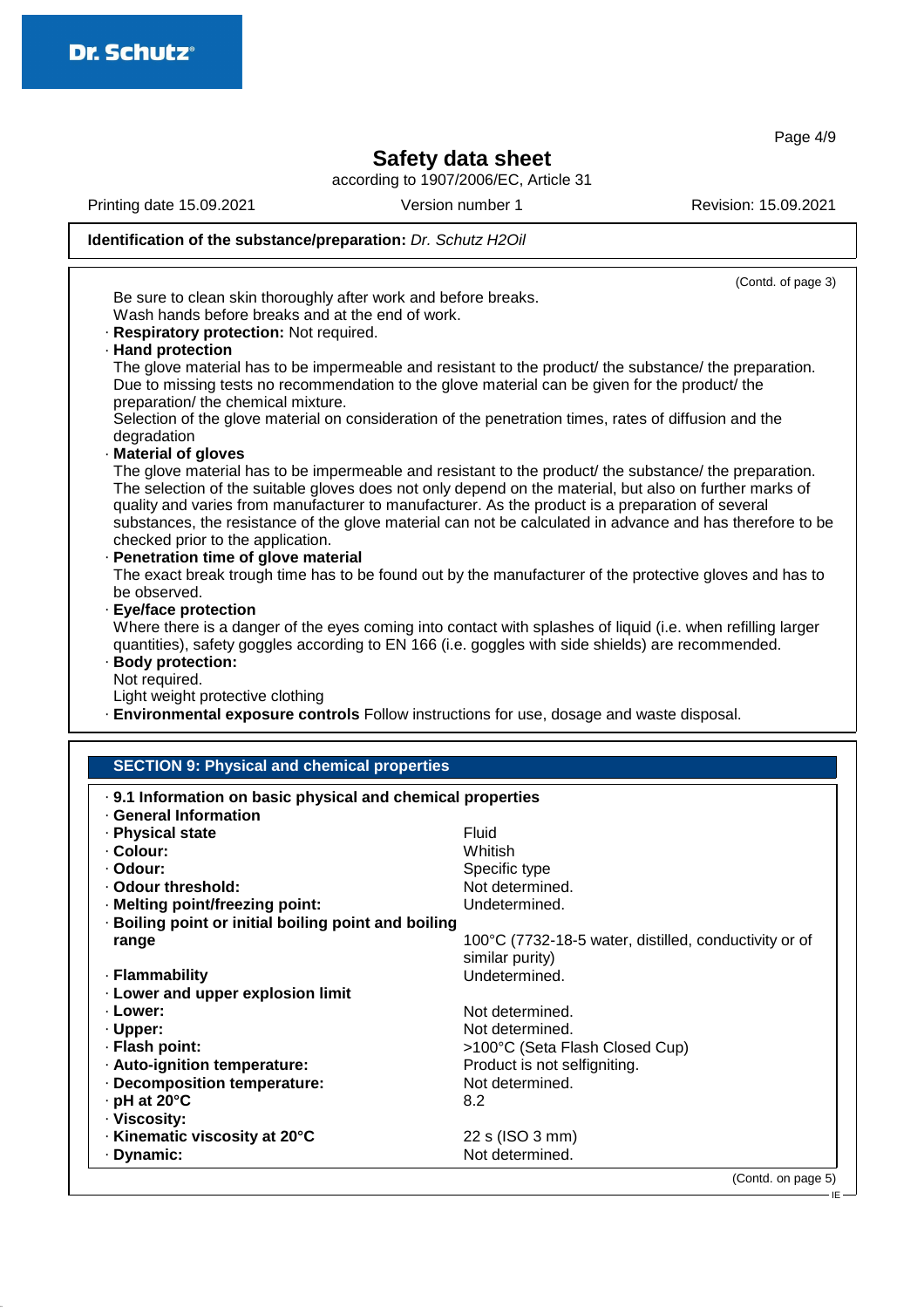Page 5/9

## **Safety data sheet**

according to 1907/2006/EC, Article 31

Printing date 15.09.2021 Version number 1 Revision: 15.09.2021

## **Identification of the substance/preparation:** Dr. Schutz H2Oil

|                                                                     | (Contd. of page 4)                                     |
|---------------------------------------------------------------------|--------------------------------------------------------|
| · Solubility                                                        |                                                        |
| · water:                                                            | Fully miscible.                                        |
| · Partition coefficient n-octanol/water (log value) Not determined. |                                                        |
| · Vapour pressure at 20°C:                                          | 23 hPa (7732-18-5 water, distilled, conductivity or of |
|                                                                     | similar purity)                                        |
| · Density and/or relative density                                   |                                                        |
| · Density at 20°C:                                                  | 1.016 $g/cm^{3}$                                       |
| · Relative density                                                  | Not determined.                                        |
| · Vapour density                                                    | Not determined.                                        |
| · 9.2 Other information                                             |                                                        |
| · Appearance:                                                       |                                                        |
| · Form:                                                             | Fluid                                                  |
| · Important information on protection of health                     |                                                        |
| and environment, and on safety.                                     |                                                        |
| · Explosive properties:                                             | Product does not present an explosion hazard.          |
| · Solvent content:                                                  |                                                        |
| · Organic solvents:                                                 | 2.8%                                                   |
| $\cdot$ VOC (EC)                                                    | 2.8%                                                   |
| Change in condition                                                 |                                                        |
| · Evaporation rate                                                  | Not determined.                                        |
| · Information with regard to physical hazard                        |                                                        |
| classes                                                             |                                                        |
| · Explosives                                                        | Not applicable                                         |
| · Flammable gases                                                   | Not applicable                                         |
| · Aerosols                                                          | Not applicable                                         |
| · Oxidising gases                                                   | Not applicable                                         |
| · Gases under pressure                                              | Not applicable                                         |
| · Flammable liquids                                                 | Not applicable                                         |
| · Flammable solids                                                  | Not applicable                                         |
| · Self-reactive substances and mixtures                             | Not applicable                                         |
| · Pyrophoric liquids                                                | Not applicable                                         |
| · Pyrophoric solids                                                 | Not applicable                                         |
| · Self-heating substances and mixtures                              | Not applicable                                         |
| · Substances and mixtures, which emit                               |                                                        |
| flammable gases in contact with water                               | Not applicable                                         |
| · Oxidising liquids                                                 | Not applicable                                         |
| · Oxidising solids                                                  | Not applicable                                         |
| · Organic peroxides                                                 | Not applicable                                         |
| Corrosive to metals                                                 | Not applicable                                         |
| · Desensitised explosives                                           | Not applicable                                         |

## **SECTION 10: Stability and reactivity**

· **10.1 Reactivity** see section "Possibility of hazardous reactions".

· **10.2 Chemical stability** No information available.

#### · **Conditions to avoid:** Protect from frost. No decomposition if used and stored according to specifications.

(Contd. on page 6)

IE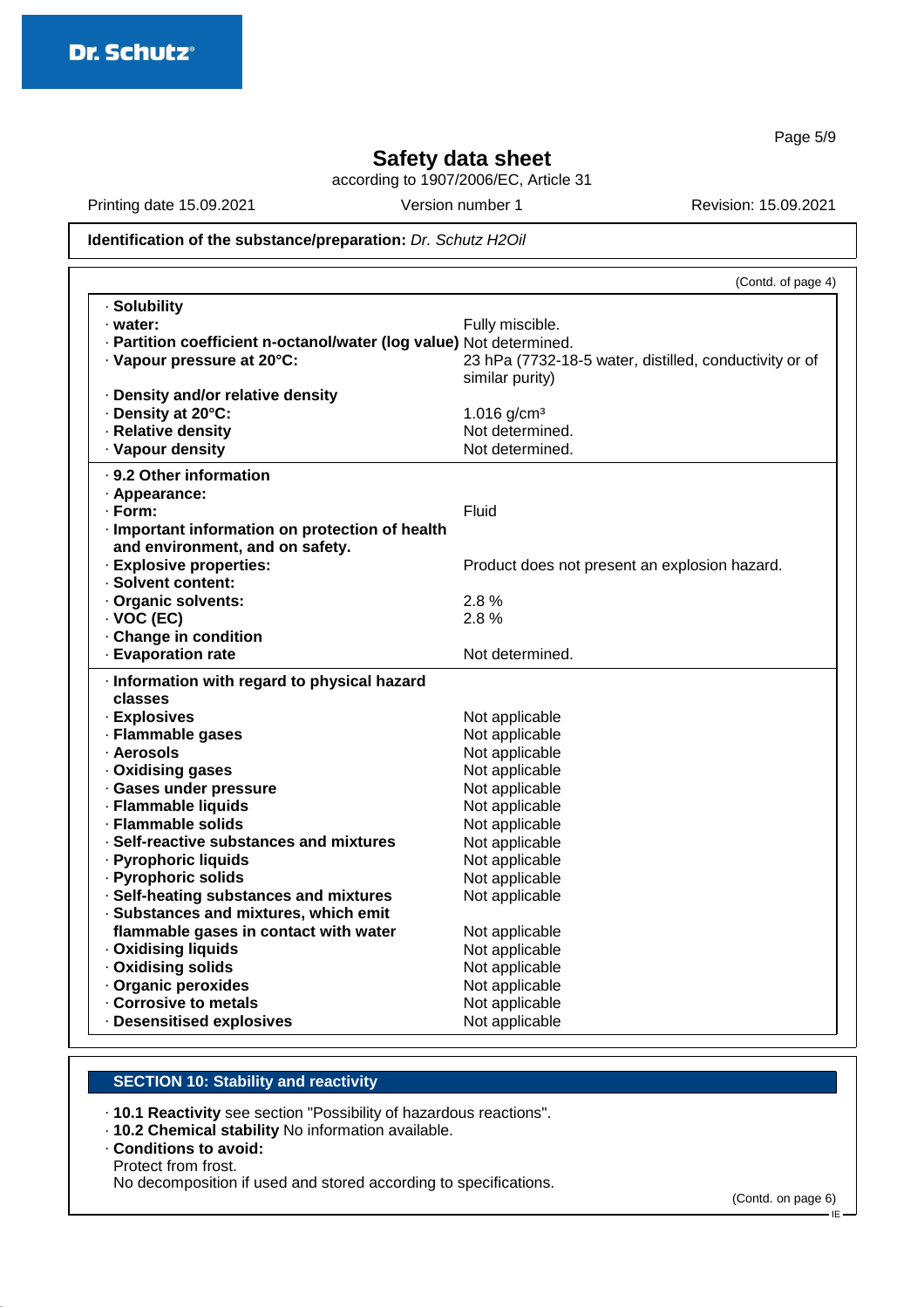Page 6/9

# **Safety data sheet**

according to 1907/2006/EC, Article 31

Printing date 15.09.2021 Version number 1 Revision: 15.09.2021

(Contd. of page 5)

**Identification of the substance/preparation:** Dr. Schutz H2Oil

· **10.3 Possibility of hazardous reactions** No dangerous reactions known.

- · **10.4 Conditions to avoid** No further relevant information available.
- · **10.5 Incompatible materials:** No dangerous reactions known.

· **10.6 Hazardous decomposition products:** Danger of forming toxic pyrolysis products.

### **SECTION 11: Toxicological information**

| $\cdot$ 11.1 Information on hazard classes as defined in Regulation (EC) No 1272/2008 |  |  |  |  |
|---------------------------------------------------------------------------------------|--|--|--|--|
|---------------------------------------------------------------------------------------|--|--|--|--|

· **Acute toxicity** Based on available data, the classification criteria are not met.

|  | · LD/LC50 values relevant for classification: |
|--|-----------------------------------------------|
|  |                                               |

#### **52-51-7 bronopol (INN)**

Oral LD50 305 mg/kg (rat) (OECD 401)

Dermal LD50 1,600 mg/kg (rabbit)

### · **Skin corrosion/irritation**

No data available.

Based on available data, the classification criteria are not met.

### · **Serious eye damage/irritation**

No data available.

Based on available data, the classification criteria are not met.

- · **Respiratory or skin sensitisation** Based on available data, the classification criteria are not met.
- · **Germ cell mutagenicity** Based on available data, the classification criteria are not met.
- · **Carcinogenicity** Based on available data, the classification criteria are not met.
- · **Reproductive toxicity** Based on available data, the classification criteria are not met.
- · **STOT-single exposure** Based on available data, the classification criteria are not met.
- · **STOT-repeated exposure** Based on available data, the classification criteria are not met.
- · **Aspiration hazard** Based on available data, the classification criteria are not met.
- · **Additional toxicological information:**
- · **Repeated dose toxicity** Undetermined.
- · **CMR effects (carcinogenity, mutagenicity and toxicity for reproduction)** Undetermined.
- · **11.2 Information on other hazards**

· **Endocrine disrupting properties**

32388-55-9 Acetyl cedrene List II

### **SECTION 12: Ecological information**

- · **12.1 Toxicity**
- · **Aquatic toxicity:**

Undetermined.

### **52-51-7 bronopol (INN)**

LC50/96h 41.2 mg/l (Oncorhynchus mykiss (Rainbow trout))

 $EC50/72h$  0.4-2.8 mg/l (algae)

## · **12.2 Persistence and degradability**

Elimination of contained polymers is possible through precipitation or flocculation. The solvent is biodegradable.

· **12.3 Bioaccumulative potential** Undetermined.

· **12.4 Mobility in soil** No further relevant information available.

(Contd. on page 7)

IE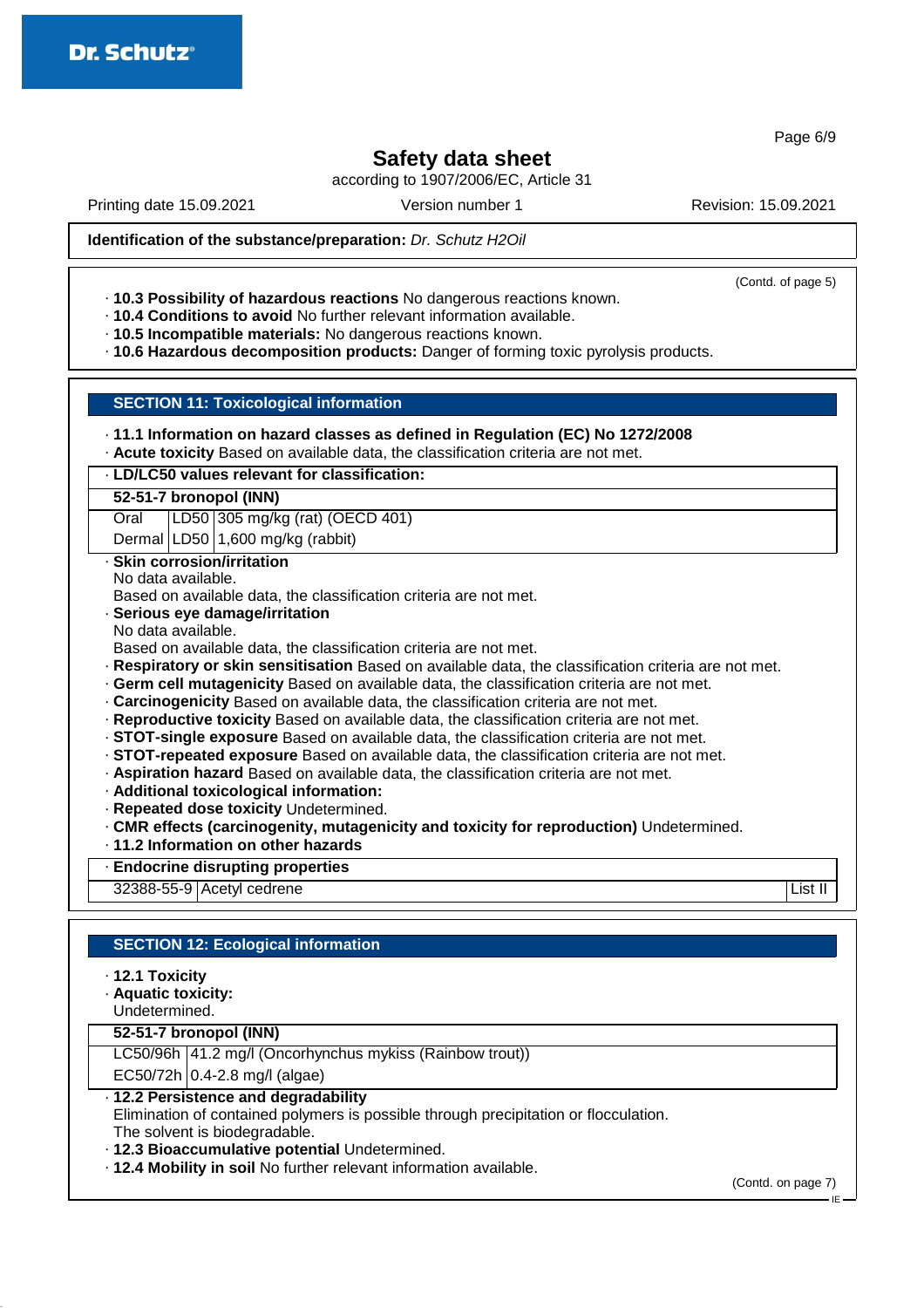**Safety data sheet**

according to 1907/2006/EC, Article 31

Printing date 15.09.2021 Version number 1 Revision: 15.09.2021

(Contd. of page 6)

IE

**Identification of the substance/preparation:** Dr. Schutz H2Oil

## · **12.5 Results of PBT and vPvB assessment**

- · **PBT:** Not applicable.
- · **vPvB:** Not applicable.

#### · **12.6 Endocrine disrupting properties**

For information on endocrine disrupting properties see section 11.

· **12.7 Other adverse effects**

#### · **Behaviour in sewage processing plants:**

Technically correct releases of minimal concentrations to adapted biological sewage plants, will not disturb the biodegradability of activated sludge. Before allowing large quantities to be fed into sewage plants, obtain the approval of the responsible authorities.

- · **Additional ecological information:**
- · **General notes:**

Water hazard class 1 (German Regulation) (Self-assessment): slightly hazardous for water Do not allow to reach ground water/water course. Do not allow undiluted product or large quantities of it to reach sewage system.

#### **SECTION 13: Disposal considerations**

#### · **13.1 Waste treatment methods**

· **Recommendation**

Must be specially treated adhering to official regulations.

Must not be disposed together with household garbage. Do not allow product to reach sewage system.

#### · **European waste catalogue**

08 01 16 aqueous sludges containing paint or varnish other than those mentioned in 08 01 15

#### · **Uncleaned packaging:**

· **Recommendation:**

Empty contaminated packagings thoroughly. They may be recycled after thorough and proper cleaning. Packagings that may not be cleansed are to be disposed of in the same manner as the product.

· **Recommended cleansing agents:** Water, if necessary together with cleansing agents.

| <b>SECTION 14: Transport information</b>             |                |                    |
|------------------------------------------------------|----------------|--------------------|
| . 14.1 UN number or ID number<br>· ADR, IMDG, IATA   | Not applicable |                    |
| .14.2 UN proper shipping name<br>· ADR, IMDG, IATA   | Not applicable |                    |
| · 14.3 Transport hazard class(es)                    |                |                    |
| · ADR, ADN, IMDG, IATA<br>· Class                    | Not applicable |                    |
| ⋅ 14.4 Packing group<br>· ADR, IMDG, IATA            | Not applicable |                    |
| · 14.5 Environmental hazards:<br>· Marine pollutant: | No             |                    |
|                                                      |                | (Contd. on page 8) |

Page 7/9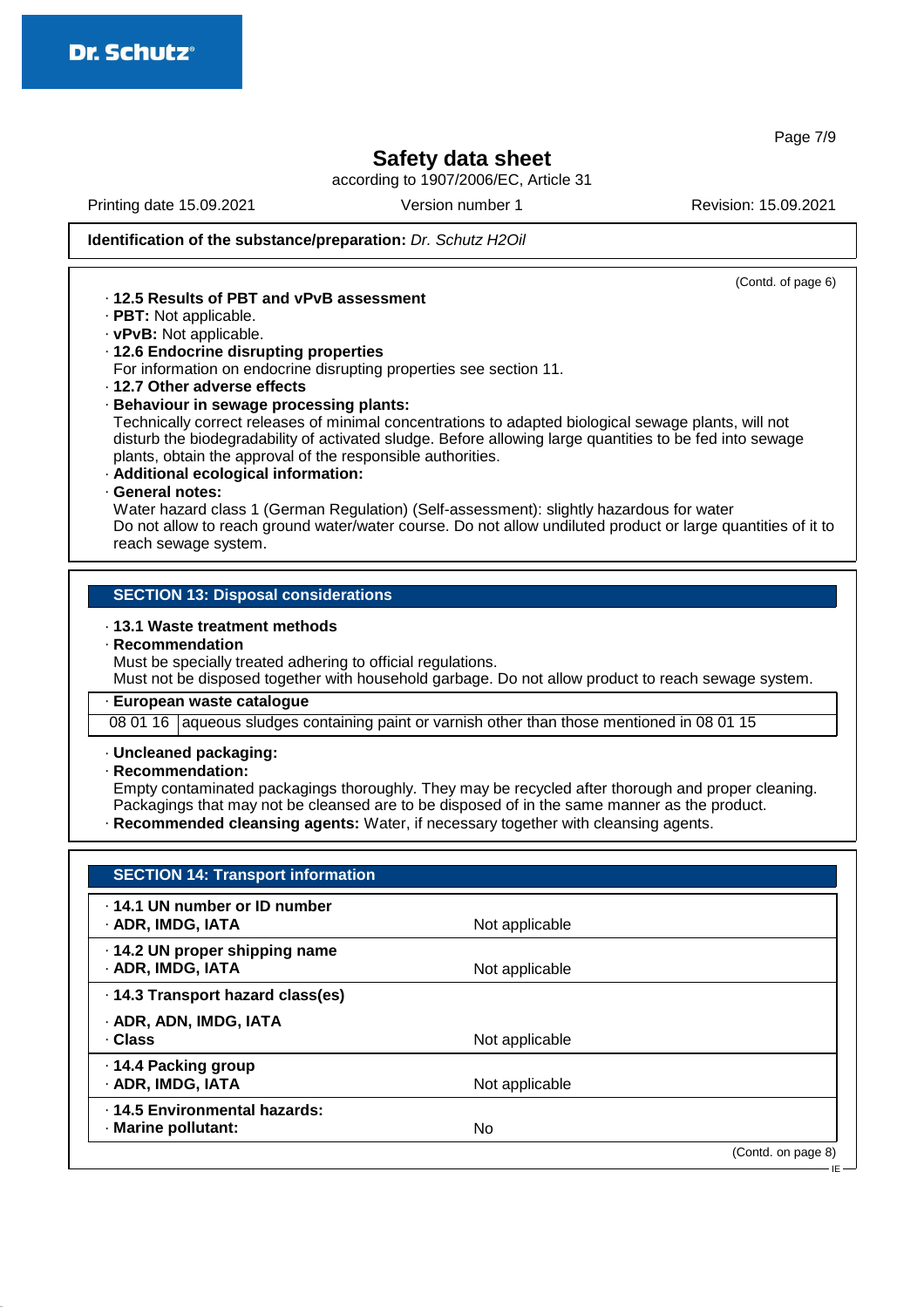Page 8/9

## **Safety data sheet**

according to 1907/2006/EC, Article 31

Printing date 15.09.2021 Version number 1 Revision: 15.09.2021

(Contd. of page 7)

### **Identification of the substance/preparation:** Dr. Schutz H2Oil

 $\cdot$  **14.6 Special precautions for user** Not applicable.

· **14.7 Maritime transport in bulk according to IMO instruments** Not applicable.

· **UN "Model Regulation":** Not applicable

### **SECTION 15: Regulatory information**

· **15.1 Safety, health and environmental regulations/legislation specific for the substance or mixture**

- · **Directive 2012/18/EU**
- · **Named dangerous substances ANNEX I** None of the ingredients is listed.
- · **DIRECTIVE 2011/65/EU on the restriction of the use of certain hazardous substances in electrical and electronic equipment – Annex II**

None of the ingredients is listed.

· **REGULATION (EU) 2019/1148**

· **Annex I - RESTRICTED EXPLOSIVES PRECURSORS (Upper limit value for the purpose of licensing under Article 5(3))**

None of the ingredients is listed.

· **Annex II - REPORTABLE EXPLOSIVES PRECURSORS**

None of the ingredients is listed.

· **15.2 Chemical safety assessment:** A Chemical Safety Assessment has not been carried out.

### **SECTION 16: Other information**

This information is based on our present knowledge. However, this shall not constitute a guarantee for any specific product features and shall not establish a legally valid contractual relationship.

#### · **Relevant phrases**

H301 Toxic if swallowed. H310 Fatal in contact with skin. H314 Causes severe skin burns and eye damage. H317 May cause an allergic skin reaction. H318 Causes serious eye damage. H330 Fatal if inhaled. H400 Very toxic to aquatic life. H410 Very toxic to aquatic life with long lasting effects. · **Training hints** --- · **Recommended restriction of use** --- · **Department issuing SDS:** Department for product development · **Abbreviations and acronyms:** ADR: Accord relatif au transport international des marchandises dangereuses par route (European Agreement Concerning the International Carriage of Dangerous Goods by Road) IMDG: International Maritime Code for Dangerous Goods IATA: International Air Transport Association GHS: Globally Harmonised System of Classification and Labelling of Chemicals

EINECS: European Inventory of Existing Commercial Chemical Substances

ELINCS: European List of Notified Chemical Substances

(Contd. on page 9)

IE